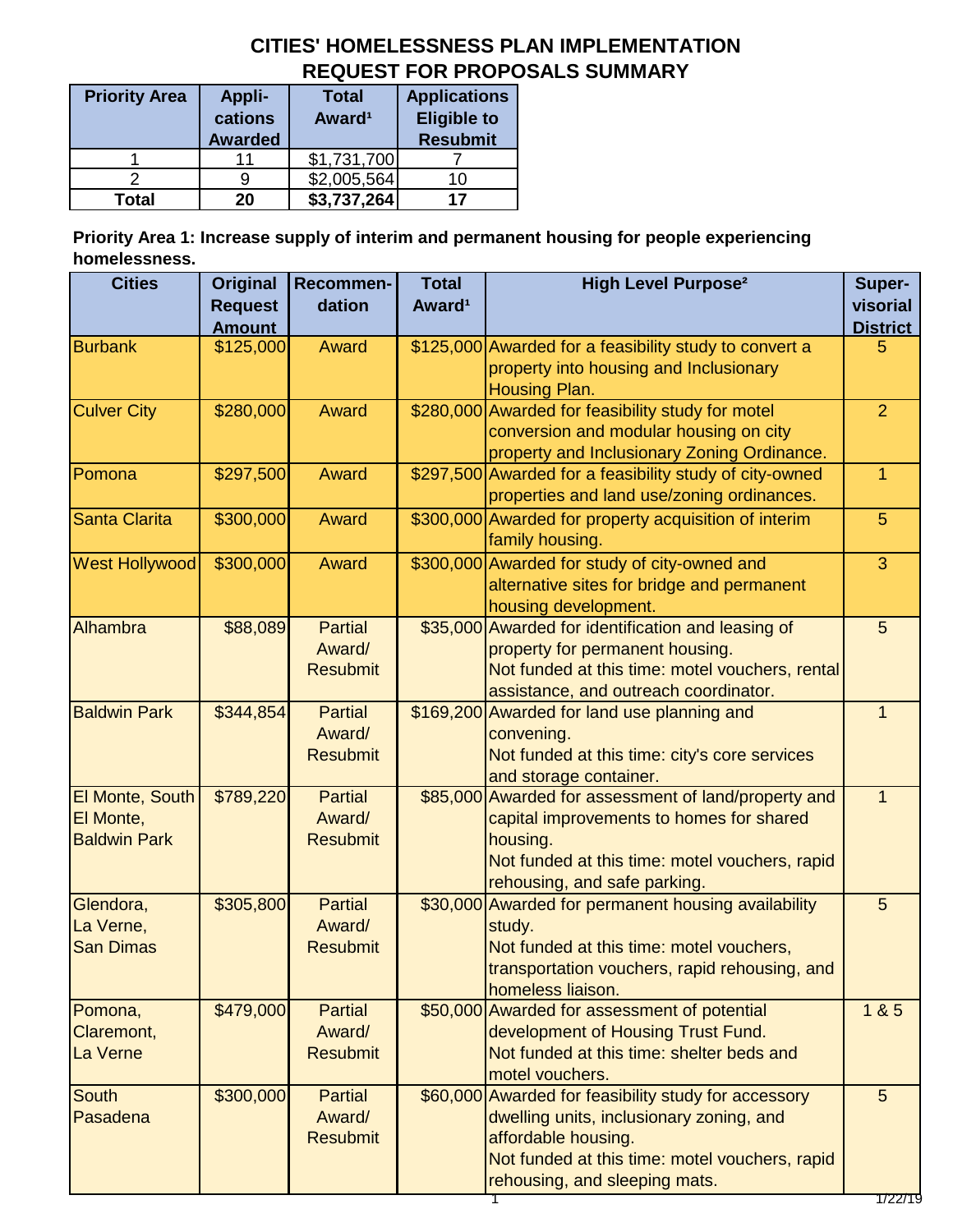## **CITIES' HOMELESSNESS PLAN IMPLEMENTATION REQUEST FOR PROPOSALS SUMMARY**

**Priority Area 1: Increase supply of interim and permanent housing for people experiencing homelessness.**

| <b>Cities</b>         | Original       | <b>Recommen-</b> | <b>Total</b>       | <b>High Level Purpose<sup>2</sup></b>                   | Super-          |
|-----------------------|----------------|------------------|--------------------|---------------------------------------------------------|-----------------|
|                       | <b>Request</b> | dation           | Award <sup>1</sup> |                                                         | visorial        |
|                       | <b>Amount</b>  |                  |                    |                                                         | <b>District</b> |
| Arcadia               | \$72,930       | Resubmit         |                    | \$72,930 Not funded at this time: motel vouchers.       | 5               |
| Commerce <sup>3</sup> | \$292,836      | Resubmit         |                    | \$292,836 Not funded at this time: safe parking.        |                 |
| Covina                | \$300,000      | Resubmit         |                    | \$300,000 Not funded at this time: rapid rehousing,     |                 |
|                       |                |                  |                    | recuperative care and landlord incentives.              |                 |
| Hawaiian              | \$300,000      | Resubmit         |                    | \$300,000 Not funded at this time: motel voucher and    | 4               |
| Gardens               |                |                  |                    | homeless coordinator.                                   |                 |
| Lancaster             | \$300,000      | Resubmit         |                    | \$300,000 Not funded at this time: motel vouchers.      | 5               |
| Paramount             | \$54,000       | Resubmit         |                    | \$54,000 Not funded at this time: safe storage and      | 4               |
|                       |                |                  |                    | shelter beds.                                           |                 |
| Whittier              | \$300,000      | Resubmit         |                    | \$300,000 Not funded at this time: master subleasing of | 4               |
|                       |                |                  |                    | apartments/homes for families, transition age           |                 |
|                       |                |                  |                    | vouth, and veterans.                                    |                 |

### **Priority Area 2: Enhance County service systems for people experiencing or at-risk of homelessness.**

| <b>Cities</b>                                                     | Original                   | Recommen-                                     | <b>Total</b>       | <b>High Level Purpose<sup>2</sup></b>                                                                                                                                                        | Super-                   |
|-------------------------------------------------------------------|----------------------------|-----------------------------------------------|--------------------|----------------------------------------------------------------------------------------------------------------------------------------------------------------------------------------------|--------------------------|
|                                                                   | <b>Request</b>             | dation                                        | Award <sup>1</sup> |                                                                                                                                                                                              | visorial                 |
| Azusa, Covina,<br>Duarte,<br>Glendora, West<br>Covina             | <b>Amount</b><br>\$343,250 | Award                                         |                    | \$343,250 Awarded for case managers.                                                                                                                                                         | <b>District</b><br>1 & 5 |
| <b>Burbank</b>                                                    | \$215,000                  | Award                                         |                    | \$215,000 Awarded for feasibility study on access center<br>with storage facility.                                                                                                           | $5\phantom{.}$           |
| Malibu                                                            | \$76,660                   | Award                                         |                    | \$76,660 Awarded for housing navigator.                                                                                                                                                      | 3                        |
| <b>Santa Clarita</b>                                              | \$75,000                   | Award                                         |                    | \$75,000 Awarded for homeless coordinator.                                                                                                                                                   | $\overline{5}$           |
| Lancaster                                                         | \$300,000                  | <b>Partial</b><br>Award/<br><b>Resubmit</b>   |                    | \$170,000 Awarded for employment/training programs.<br>Not funded at this time: community<br>ambassador program.                                                                             | $\overline{5}$           |
| <b>Whittier</b>                                                   | \$300,000                  | <b>Partial</b><br>Award/<br><b>Resubmit</b>   |                    | \$272,000 Awarded for homeless coordinator,<br>prevention, and veteran housing assistance.<br>Not funded at this time: public awareness<br>campaign.                                         | $\overline{4}$           |
| <b>Baldwin Park,</b><br><b>El Monte, South</b><br><b>El Monte</b> | \$131,000                  | <b>Partial</b><br>Award/No<br><b>Resubmit</b> |                    | \$113,000 Awarded for housing navigators and housing<br>coordinators.<br>Training portion is not eligible for resubmit<br>because training will be coordinated centrally.                    | $\mathbf{1}$             |
| Manhattan<br>Beach,<br><b>Hermosa</b><br>Beach,<br>Redondo Beach  | \$210,866                  | <b>Partial</b><br>Award/No<br><b>Resubmit</b> |                    | \$150,000 Awarded for homeless coordinator and<br>housing navigator.<br>Training portion is not eligible for resubmit<br>because training will be coordinated centrally.                     | $\overline{4}$           |
| Pomona,<br>Claremont,<br>La Verne                                 | \$608,654                  | <b>Partial</b><br>Award/No<br><b>Resubmit</b> |                    | \$590,654 Awarded for housing navigators, safe storage<br>facility, and shower services.<br>Training portion is not eligible for resubmit<br>because training will be coordinated centrally. | 1&85                     |